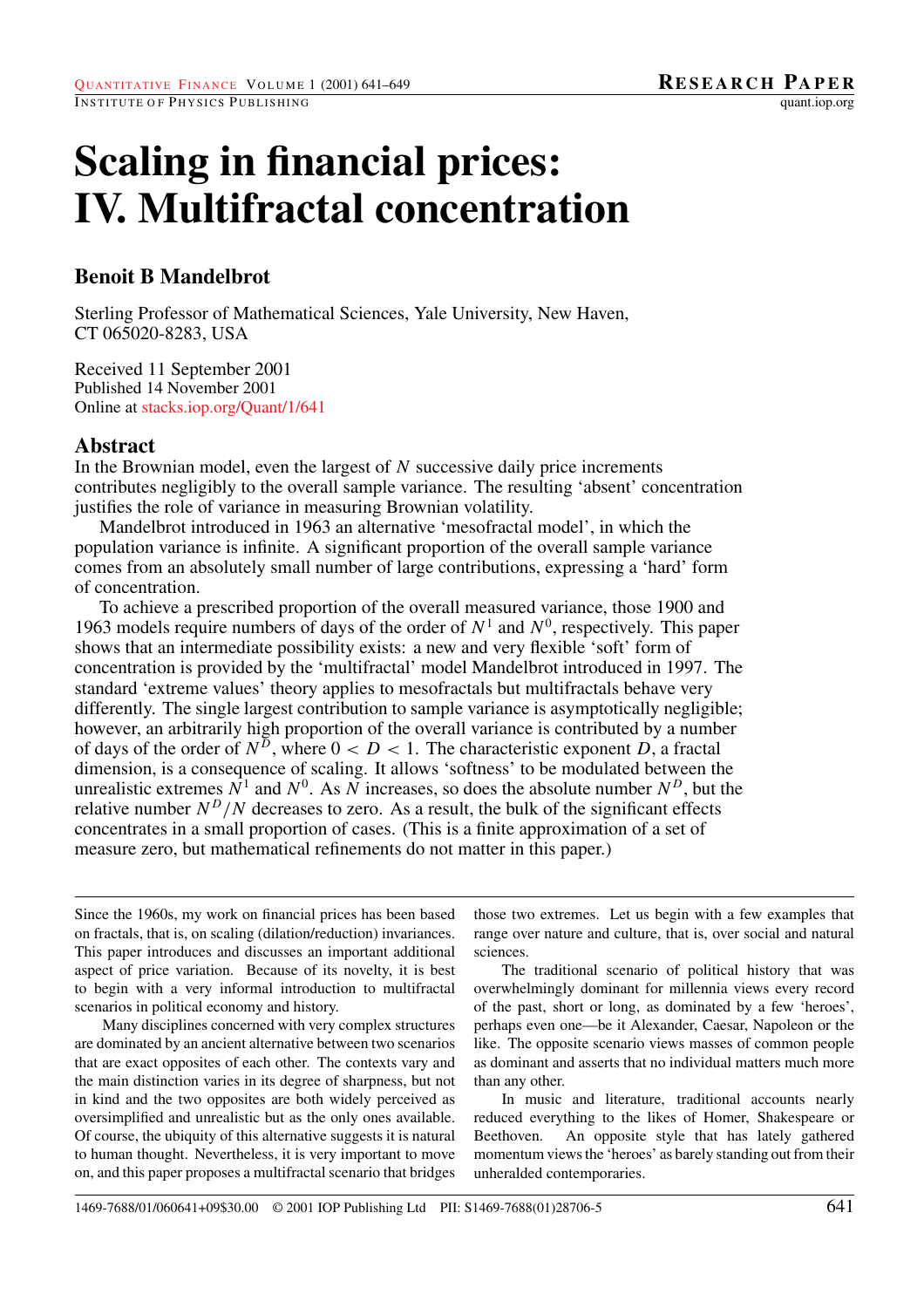The scenario of a concentrated economy or industry allows many agents but assumes that the largest or a few largest predominate (monopoly or oligopoly). The alternative scenario of a nonconcentrated economy or industry allows a large number of agents, but—taken singly—each has a negligible relative effect on the whole.

A model in finance born in 1900 and strengthened in the 1960s implies that every individual day's contribution to price change is negligible. This is an inevitable conclusion from the notion that prices follow the toss of a coin or—more precisely—a Brownian motion.

The preceding examples belong to 'social sciences', but the scope of the underlying opposition is far more general. In the early 1800s, during the years that led to the theory of evolution, there was a split between 'catastrophists', who thought that past geologic change concentrated in a few spasmodic periods, and 'uniformitarians', who argued that change was more or less continuous.

I seek a constant interplay between a highly technical core and intuitive motivations and consequences. The multifractals started in my work on turbulence and financial prices, but also have an aspect that should interest the more 'qualitative' or 'intuitive' thinkers in political economy or even of history. Indeed, the multifractals provide a new 'in-between' scenario that is intermediate between the familiar scenarios exemplified above.

Fractal geometry's impact in other fields began in each case with technical considerations. I coined the term, *fractal*, to minimize the unfortunate confusing effects of over-used old terms like *information* or *catastrophe* (not to mention *relativity*). But fractality soon took an additional aspect: it became a metaphor beyond formulae, one that even the nontechies find useful. It has refined many people's view of nature. For example, coastlines and mountains used to be perceived as residing in some unspecified realm beyond circles, cones and any other geometric shapes. But fractal geometry expanded intuition, even for persons not keen on technical detail, and today coastlines and mountains are part of a broader geometry.

Now, abandoning generalities, let us describe this paper's ambition. It concerns a 'multifractal', 'soft' or 'relative' form of the concept of 'concentration', which is fundamental to economics and my work. This form is a prediction drawn from the 'multifractal' model of price variation that was first discussed in chapter E6 of Mandelbrot (1997). The earlier 'mesofractal' model first discussed in Mandelbrot (1963) overshot the goal and predicted 'hard' or 'absolute' concentration. In the Brownian model, as has already been mentioned in passing, concentration is 'absent'. It will be shown that the progression from mesofractal to multifractal clarifies concentration and makes it more realistic. More generally, multifractal concentration helps understand multifractality. The mathematics is new, but was not introduced and developed for its own sake.

Tunable concentration helps attack diverse recognized problems, both conceptual and practical, that are deeply rooted in the tradition of economics, finance and history. They will be discussed elsewhere.

It is best to present the ideas independently of earlier publications (including previous papers in this journal) referencing them only for historical reasons, for specific proof or in the course of digressions. Section 1 is somewhat informal, section 2, formal, and section 3 is actually an addendum to Mandelbrot (2001d).

# **1. Introduction; reasons for studying the concentration for variance or some analogous quantities**

In the context of scaling processes, the unit of time is arbitrary but for brevity will be called one day. The average daily price change will be neglected as being very small. Negative price increments bring diverse irrelevant complications. Therefore, to study concentration is easy for positive quantities. For reasons to be described in section 1.7, this paper works in the context of sample variance, except for generalizations sketched in section 3.

#### **1.1. The evidence of concentration in price variation**

In its original context of firm sizes, concentration expresses that, even in an industry that contains a large number  $N$  of firms, the largest firm is typically far larger than the average or the median one. In highly concentrated industries, the largest firm's size may exceed the size of all of the other firms taken together, even if the total number of firms is large. A comparable link of concentration is also present in the populations of cities and a possibly lesser one in the wealth of individuals.

Mandelbrot (1963) adapted the concept of concentration to the study of financial prices, and this topic became so important to fractal modelling that Mandelbrot (1997) includes that word in its subtitle. As an example of basic motivating facts familiar to everyone, consider a diversified portfolio following the Standard & Poor 500 Index. Of the portfolio's positive returns over the 1980s, fully 40% was earned during *ten* days, about 0.5% of the number of trading days in a decade. Another source reports that, of the 816 months between 1926 and 1993, the 60 best showed returns of 11% on average and the 756 worst ones, of 0.01%.

In the Brownian model, such a high level of concentration has a probability so minute that it should *never* happen. Unfortunately for the model, it happens every decade.

The everyday practice of statistics treats extreme but rare events as 'outliers' one can disregard. But in concentrated quantities, extreme values carry essential information and cannot be dismissed. It is good to recall that the notion of 'outlier' originated around 1800, during the age of Gauss, in the 'theory of errors' of observational astronomy. There, errors could be sorted into small ones—intrinsic to the process, and large ones—caused by the observer's elbow, foot or cat, or other cause identifiable as residing outside astronomy. One assumes the existence of an underlying true value and takes it for granted that the intrinsic errors average out so that each individual error is negligible and can do no harm.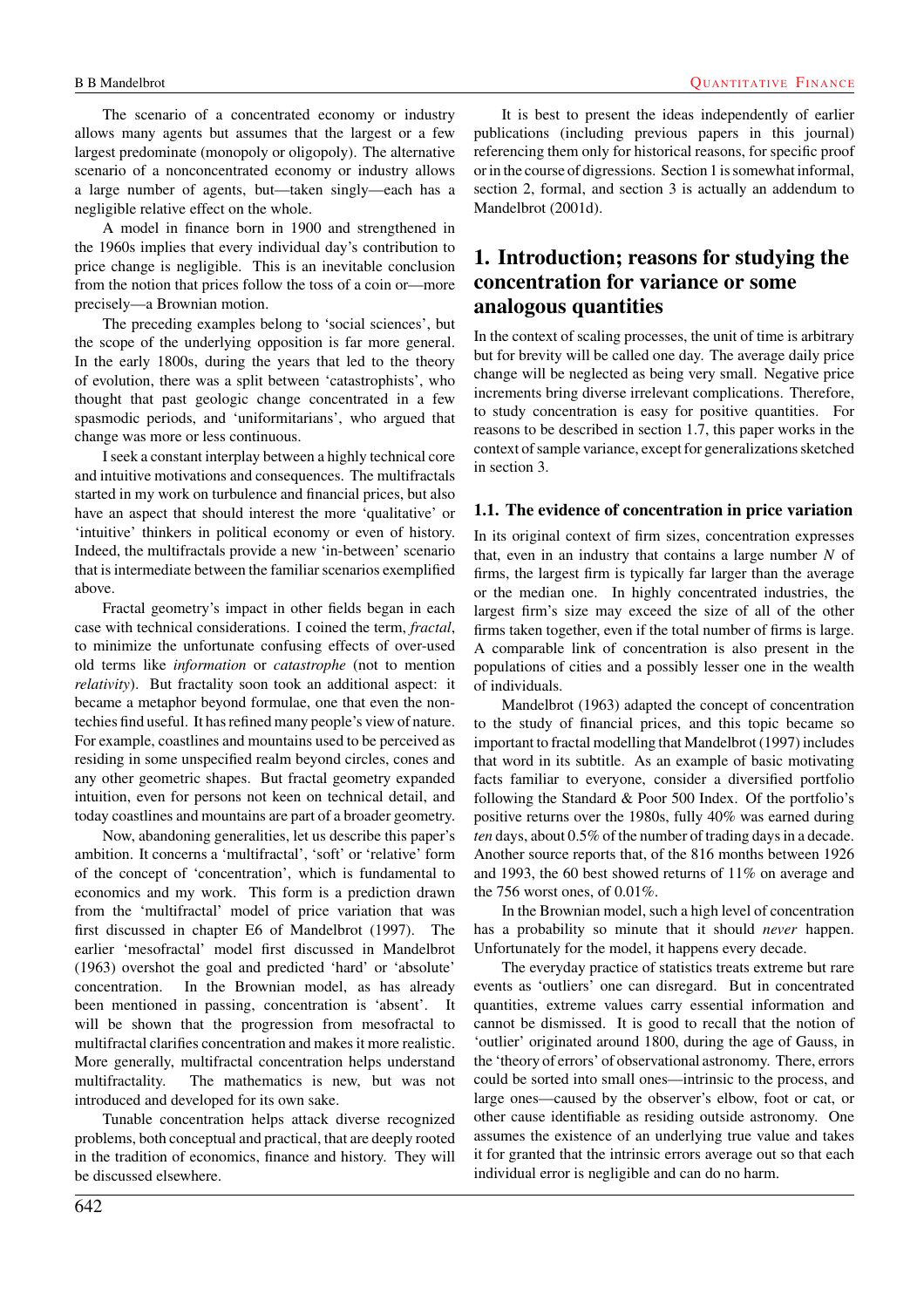Similarly, as used for prices, the term 'outlier' implies that the changes to which it applies are beyond ordinary finance. I hold the opposite view, and think that large changes are the most important of all, not only for speculators (as seen in the above examples), but also for all students of the fundamental mechanisms of price variation.

# **1.2. Illustrated reminder of the typical shapes of actual records of financial price changes and/or simulations of the three models examined in this paper**

Figure 1, well worn from repeated use in many of my recent books and papers, prepares for the different states of concentration. Once again, graphics *is never a complete and permanent substitute* for appropriate mathematics or statistics. However, I have often argued that, when used prudently, it invariably provides unmatched insights. Moreover, graphics is invaluable to the study of multifractality, because at this point in time the appropriate mathematics is at best not widely known and at worst underdeveloped. Thirdly, a practical issue will arise when this paper's predictions are subjected to empirical verification. In the absence of objective statistical tests that apply far beyond near-Gaussian and/or near-independent data, there may be no present alternative to graphics. However, those who disagree with my view of graphics may skip this section.

The top panel of figure 1 illustrates the increments of Brownian motion.

Panel 2 of figure 1 illustrates the increments of the mesofractal model.

A simulation of the multifractal model is illustrated by at least one of the bottom five panels. Finally, at least one of the five bottom panels represents an actual record.

The reason for throwing actual records and model simulations together is to show visually that, among those contenders, only the multifractal model reproduces several features of the data. Hence, among the bottom five panels of figure 1, the multifractal model and records of actual data are hard to tell apart. Once again, this visual evidence would not be accepted by itself but it adds to extensive analytic evidence to show that multifractals provide a good model.

After those values have been squared, multifractal concentration is easy to both believe and check numerically.

An intermediate model, called 'unifractal' or Gaussian long-term dependent (Mandelbrot 1965), is illustrated by the third panel of figure 1. From the viewpoint of concentration, that model behaves like the Brownian, hence need not be further mentioned until section 3.

# **1.3. Presentation of three 'states' of concentration: absent, hard and soft**

The Brownian model predicts 'absent' concentration. This well known fact is fully proved in every book that does not take it for granted. Panel 1 of figure 1 makes this absence easy to believe. Absent concentration is one of the many irremedially unrealistic features of the Brownian model.

In contrast, my fractal models all share the property that, over N days, change concentrates in a number of days that



**Figure 1.** Stack of diagrams illustrating the successive 'daily' differences in at least one actual financial price and some mathematical simulations. Obviously, the top three lines do not report on data but on models; in contrast, to identify the models among the lower five lines is difficult.

is 'small'. Compared with N it is *absolutely* small for the 'hard concentration' of the mesofractal model of 1963. It is *relatively* small for the 'soft concentration' of the multifractal model of 1997. Soft concentration can be 'tuned' to fall anywhere between the unacceptable extremes of absent or hard concentration.

The source of concentration in the mesofractal model is the length of the *tail* of the distribution. In the multifractal model, the source is extremely different: it is the form of the distribution beyond the tail combined with the rules of long (global) dependence. The standard theory of extreme values applies to mesofractals but not to multifractals.

Let us now introduce and elaborate, making several fine distinctions that could seem to involve hair-splitting but in fact are indispensable.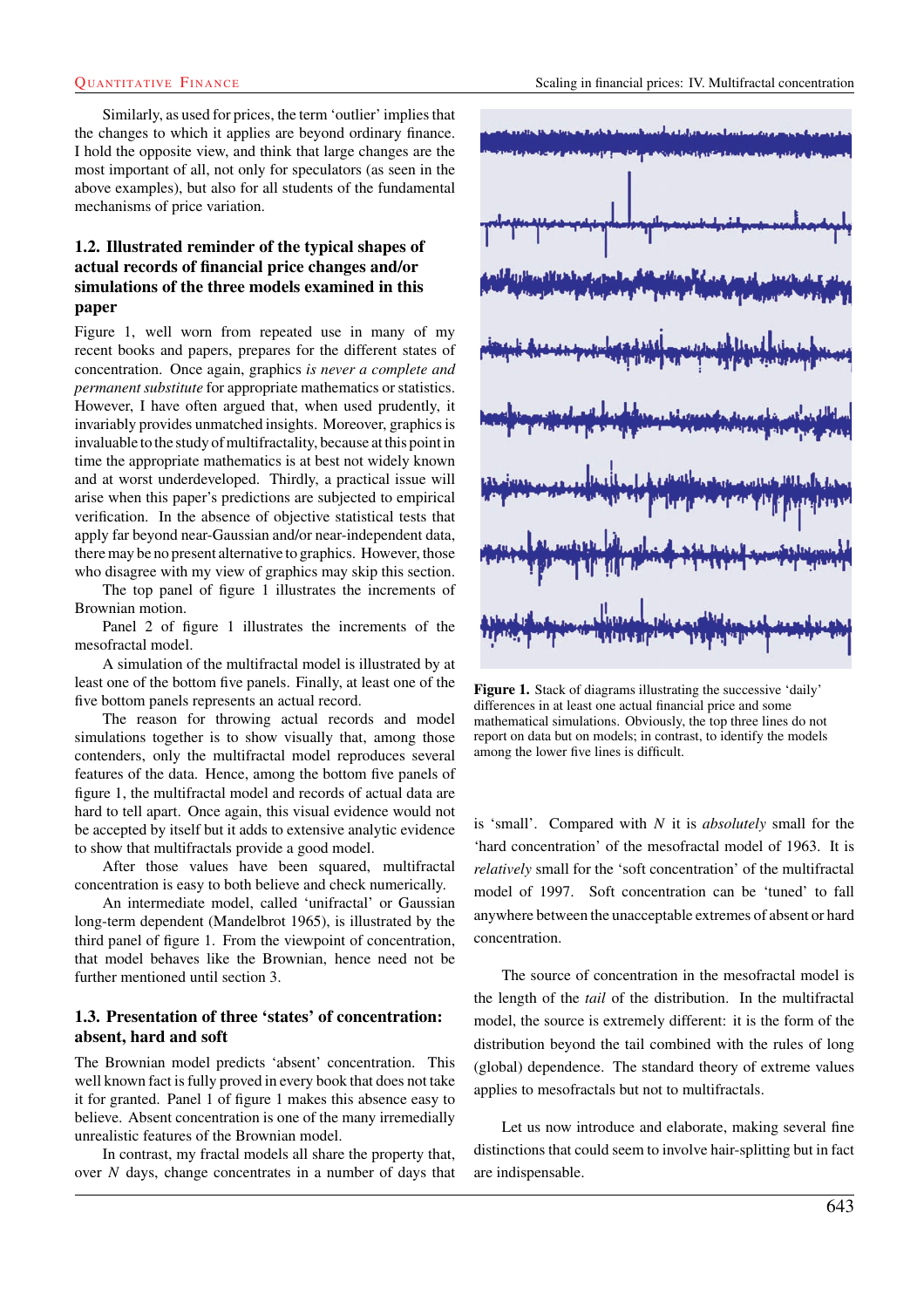# **1.4. 'Strongly absent' concentration is characteristic of the classical coin-tossing model leading to Brownian motion and the overwhelming majority of existing would-be improvements**

Section 2 on multifractals will require splitting absent concentration into two parts. Given an overall price change over a large number of days, weak absence of concentration asserts that every day makes an asymptotically negligible contribution. A stronger and more assertive property is this: in order to achieve a prescribed proportion  $p$  of the total sum, with  $0 < p < 1$ , one must add the contributions of a number of days roughly equal to  $pN$ , that is, of the order of  $N<sup>1</sup>$ . Indeed, the top panel of figure 1 looks like 'grass' with a few 'shrubs' and 'bushes', but no 'trees'.

Asymptotic negligibility is a property that holds widely, and in particular is satisfied by the Brownian model and practically all the *ad hoc* improvements. It led to wonderful work in pure probability and proves fundamental in the study of many natural random phenomena. But it is *not* a law of nature, only a mathematical theorem. Its conditions of validity may seem undemanding but exclude the variation of financial data. More precisely, it is often invoked as valid in a 'long run' that is too far removed to be of concrete concern.

**Digression: proof of asymptotic negligibility of individual Brownian contributions.** A classical 'cartoon' is provided by simple coin-tossing. Every day contributes  $\pm 1$  to the price and 1 to the sum of squares. Over  $N$  days, each day's relative contribution to the sum of squares is simply  $1/N$ . As N increases, every day's contribution rapidly becomes negligible. 'Soft negligibility' and 'hard negligibility' are both obvious for coin-tossing.

In the Brownian model, the theoretical daily volatility is the expectation of the quantity  $[P(t + day) - P(t)]^2$ . The empirical volatility is the average of the same quantity over a sample made of statistically independent values. The relative contribution of the wildest day is of the order of  $1/N$  multiplied by a logarithmic factor that is insignificant.

The proof of this negligibility for the Brownian is clumsy and the result is far more general and easier to prove under the far weaker assumption that  $\Delta P$  has zero expectation and a finite absolute moment of order  $2(1 + \varepsilon)$  where  $\varepsilon > 0$ . Then an easy-to-prove generalized Bienaymé-Chebyshev inequality asserts  $Pr{({(\Delta P)}^2 > y} \leq E{({(\Delta P)}^{2+\varepsilon})y^{-1-\varepsilon}}$ . It follows that, while  $(\Delta P)^2$  grows like N, max $(\Delta P)^2 \sim N^{1/(1+\varepsilon)}$  grows less rapidly than N.

# **1.5. The first sharply non-Brownian model: 'hard' concentration is an automatic characteristic of the 'mesofractal model' in Mandelbrot (1963); this follows from the standard 'theory of extreme values' of probability theory**

The mesofractal model proposed in Mandelbrot (1963) accounts for certain price records—but certainly not for all. It uses Lévy stable random variables, hence brings the variation of financial prices within a conceptual framework that is sufficiently broad to also accommodate the distributions of wealth and firm or city sizes. To represent those quantities' distributions, the Gaussian distribution is not only inappropriate in degree, but in kind: it resides in a totally wrong 'ballpark'.

The theory of mesofractal concentration merely rephrases the very well known theory of extreme values of independent random variables and additional classical theorems by Darling and others that are referenced in Mandelbrot (1997, appendix A to chapter E7). The conclusion is that, in contrast to the Brownian, the largest of N daily price changes is not only non-negligible, but in fact of the order of magnitude of their sum. That is, independently of  $N$ , a significant proportion of the sum of squared price changes over  $N$  days occurs during one, or at most, 'a few' days. 'A few' denotes a small integer independent of N, that is, of the order of  $N^0$ . This form of concentration will be called 'hard', 'absolute' or 'mesofractal'.

**Mesofractal concentration is too extreme; it disagrees with much of the evidence.** At first, mesofractal concentration is invariably perceived as completely shocking. After some thought, it seems on the right track but to exceed what is observed. It might be close to the mark in the 'short' or 'middle' run but surely not over the 'long run' of large Ns. This 'mismatch' was not recognized sufficiently in my earlier publications, but later helped me proceed beyond mesofractality to multifractality. Numerous authors have independently proposed, instead, that the extreme values should be truncated. Mandelbrot (1997, 2001a, 2001b) criticizes those proposals and maintains that the multifractal model makes an arbitrary truncation unnecessary.

**Rank-size plots.** Formulation simplifies if one begins by ordering all firms by decreasing size within their industry, then reducing every size by division through their sum. Let  $S_r$  be the reduced size of the firm of rank  $r$  in the order by decreasing size, so that  $\Sigma S_r = 1$ . By definition, the average firm size is  $1/N$ . However, in highly concentrated industries, this value is anything but 'typical', and can often be best understood as lying between two partial averages. The first concerns one or a few firms that are substantially larger than  $1/N$  and the second concerns the many firm sizes that are substantially smaller than  $1/N$ . For the present purposes, let us say that if the reduced size  $S_1$  is not much larger than  $1/N$ , the industry can be called non-concentrated. The higher  $S_1$ , the higher the concentration. This topic is discussed in Mandelbrot (1997, chapter E7).

**General comments on the interpretation of sample moments.** Diversification relies on the idea that averages of every order converge to the corresponding expectations, and that the expectations can be reliably estimated from limited samples. This allows the common measure of volatility to be the mean square deviation from the first-order average.

In the context of financial price change, the first-order averages are not a burning issue, but the mean square is questioned both by my models and by the empirical evidence.

Should blind trust in averages and expectations also extend to the scenario of a concentrated industry? Of course not. In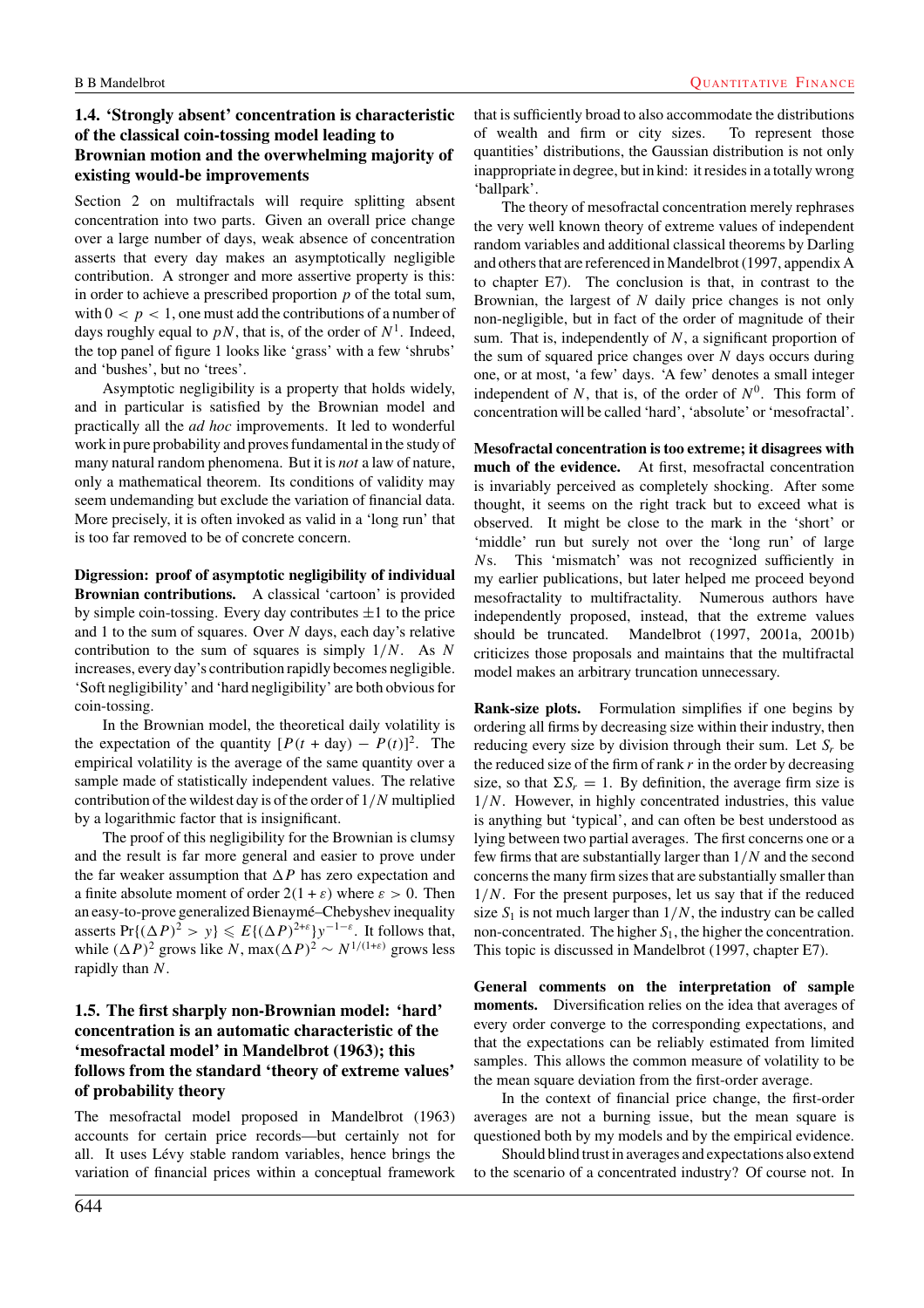the extreme example of gun purchases in the USA, how large is a dealer's average volume? This is a ratio whose numerator is reasonably well known and reasonably meaningful, but the denumerator is a 'number of firms' that is to a large extent an artefact. To simplify, a gun buyer has a choice. Walmart has a high overhead and makes money, hence charges a markup. The alternative, a private dealership, is charged a wholesale price and its overhead reduces to the cost of registration. A few years ago that cost was raised above a nominal level and a high proportion of dealerships simply closed. Asymptotic negligibility, both hard and soft, is completely invalid and a hard form of concentration prevails.

# **1.6. 'Soft' concentration is an essential feature of the multifractal model of financial price variation (Mandelbrot 1997); concentration follows from the rules of global dependence, which is so strong in the multifractal model that the standard theory of extreme values does not hold**

The multifractal model introduces a very different and new form of concentration that will be called 'soft', 'relative' or 'multifractal'.

Its predictions split in two parts. (A) Section 2.3 will show that, taken individually, the largest values are asymptotically negligible, as in the Brownian case, but decrease less rapidly as N increases. (B) Section 2.5 will show that an arbitrarily high proportion of price change over  $N$  days occurs during a number of days of the order of  $N<sup>D</sup>$ , where the characteristic exponent D is a fractal dimension that satisfies  $0 < D < 1$ and is one of the key parameters of a multifractal. While this absolute number  $N^D$  increases with N, the relative number  $N^D/N$  decreases.

The exponent D is neither injected arbitrarily nor borrowed from other models. Neither is D obtained by formal interpolation or curve-fitting, but as a necessary consequence of a model. It is based on scaling invariance and can be estimated directly. As D increases from 0 to 1, asymptotic negligibility gradually softens and concentration gradually hardens. Among statistical models, the unrealistic Brownian and mesofractal models roughly correspond—respectively—to the extreme and atypical limit cases  $D = 1$  and 0. The multifractal  $N<sup>D</sup>$  neatly fills the gap between those limit behaviours. An illustrative example of the derivation of  $N<sup>D</sup>$  is described in full detail in section 2.

Note that while multifractality implies that the successive price changes are long tailed, the main point lies elsewhere: those changes are so strongly dependent that the usual theory of extreme values is not only inapplicable, but totally misleading. One must replace it by a very different correct theory that follows from the theory of multifractal measures, as suitably extended to functions that fluctuate up and down.

Using terms to be fully explained in section 2, the main specific version of the multifractal model proposed in Mandelbrot (1997) proceeds in continuous time and consists in a Brownian motion that is not followed in clock time but in a 'multifractal trading time'. There is nothing 'ordinary' about the classical Brownian motion  $B(t)$ ; it is best distinguished by being called 'Wiener Brownian motion', WBM. But the main model also allows a generalization called fractional Brownian motion, FBM, and denoted by  $B_H(t)$ .

This model's tunable parameters are sufficiently numerous to provide great versatility. There is a parameter  $H$  that satisfies  $H = 1/2$  for Wiener Brownian motion (WBM), and  $H \neq 1/2$  for fractional Brownian motion (FBM). Additional parameters specify the multifractal time. The simplest case, called limit log-normal, has one parameter; it is surprisingly realistic (Mandelbrot *et al* 1997) but not completely so. The 'cartoon' multifractal model sketched in Mandelbrot (1997) and developed in Mandelbrot (2001c), which will enter section 3 of this paper, has two parameters.

**The concept of 'wild randomness' and extension of its scope from independent to globally dependent random variables.** A distinction between three 'states' of randomness respectively, 'mild', 'slow' and 'wild'—was introduced in chapter E5 of Mandelbrot (1997), where it is studied for independent variables. It classified the Bachelier model as 'mildly random' and the mesofractal model as 'wildly variable'.

To generalize those thoughts to diverse forms of global dependence is a long-term project that I chose to carry on using special examples. In particular, it is natural to generalize the scope of the notion of wildness to include the multifractal model.

**Between the sizes of different firms, some interdependence is surely present; but it is not documented and hence cannot provide a practical counterpart for multifractality.** One can order firms by size, alphabetically by name or address, and the like. But there is no intrinsic ordering comparable to the ordering of price changes by the clock. Unquestionably, some statistical dependence between firm sizes is associated with geographical or other forms of proximity but it is not clear how it can be defined or reported. Therefore, the study of firms' concentration must rely on the theory of extreme values among independent random variables, a classical tool also used for mesofractal prices.

# **1.7. Separate but converging reasons for studying concentration through the squares or suitable other powers 1***/H* **of the price increments**

Tradition and subtle properties of the fractal models provide two distinct reasons to replace price increments by their squares, then study concentration among daily contributions to the sample variance.

The traditional choice of the mean square has an old and universally valid reason of convenience: variance is manageable with a slide-rule. Before the computer, no alternative was present but the computer made this reason less compelling. An additional objective reason of principle is often present in physics: a sum of squares is often an intrinsic quantity (for example, an energy) following basic laws of physics (for example, conservation). Another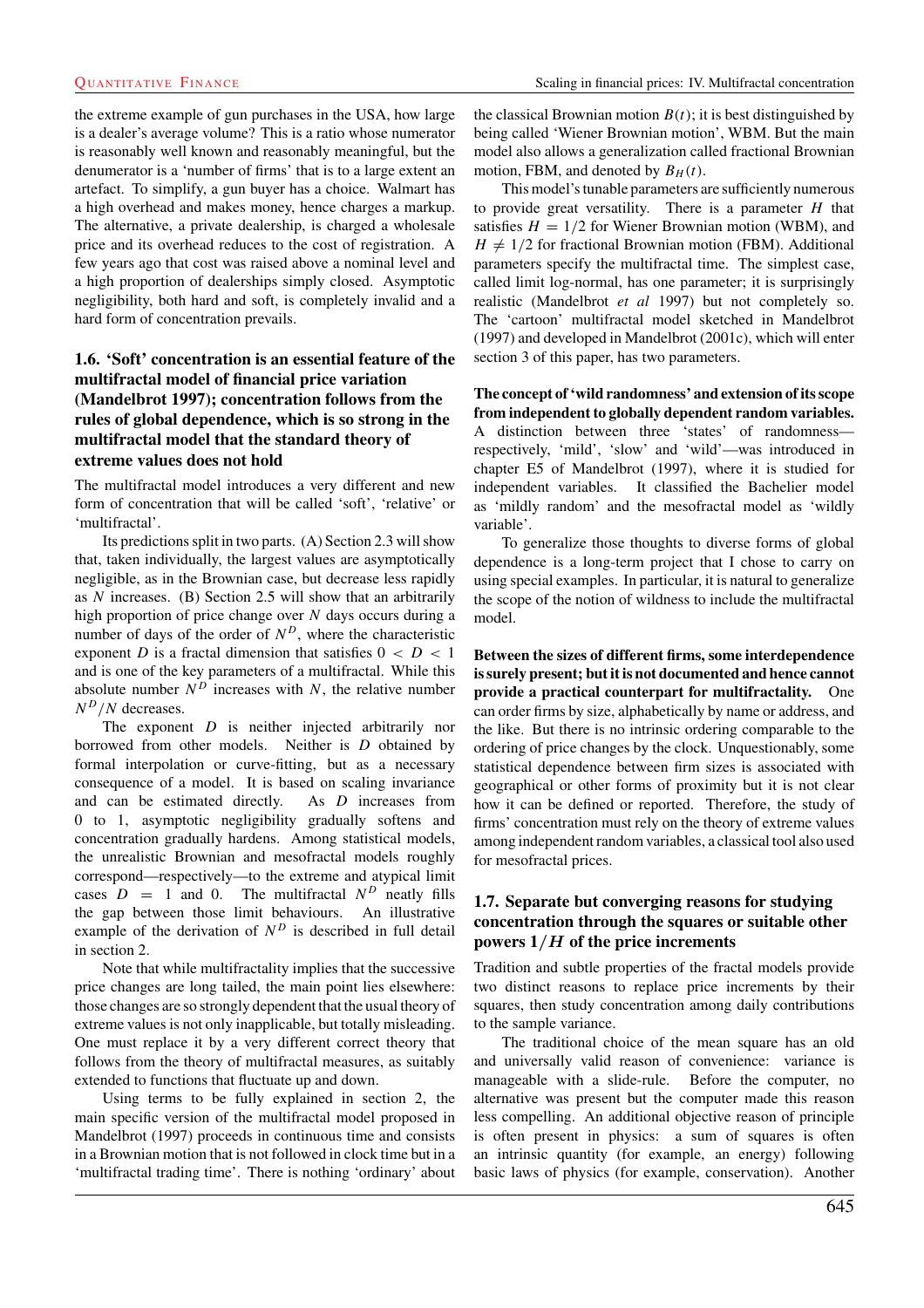properly physical objective reason is restricted to the case of independent Gaussian variables: in that case, the first and second moments provide a 'sufficient statistic'.

Whatever the motivation, the use of mean squares implies that one expects the sample mean square to converge to a limit. After a large number  $N$  of days, it is taken for granted hence seldom stated explicitly—that each additional day's contribution is negligible. This justification of the use of variance to measure volatility is intrinsic to the Bachelier Brownian model.

For the data or the fractal models, on the contrary, variance is not a good measure of volatility. Nevertheless, two distinct serendipitous facts lead to the conclusion that to discuss and evaluate concentration in the fractal models, it continues to be best to work with variance.

**Mesofractality. The touchy issue of the finiteness of the population variance of price increments.** The mesofractal model uses Lévy stable variables for which the expected average is finite but the expected variance is infinite. Indeed, the high- $u$  distribution of daily price increments obeys the power law Pr{ $U > u$ } ∼  $u^{-\alpha}$  with  $1 < \alpha < 2$ , hence the squared increment obeys the power-law Pr{ $V > v$ } ∼  $v^{-\alpha/2}$ with  $\alpha/2$  < 1. It follows that the largest of N independent addends and their sum are of the same order of magnitude.

**Multifractality.** Here, under wide conditions, the population variance is *finite*. The quite different reasons for favouring the mean square reside in the role Wiener or fractional Brownian motion assumes in expressions to be recalled in section 2.1. An objective justification to the use of sums of squares is provided by the Wiener Brownian motion in multifractal time, the only model to be examined in detail. There, (price increment)<sup>2</sup> is an important intrinsic quantity and takes the form (time increment)(square of a reduced Gaussian).

In the fractional Brownian variant of exponent  $H \neq 1/2$ , the corresponding intrinsic quantity is  $|price\> increment|^{1/H}$ . Therefore, the intrinsic procedure is *not* to take the square but the power  $1/H$  of the absolute change. To minimize diverse complications the argument will mostly be phrased in terms of  $1/H = 2$ , except in section 3.

# **2. Multifractals predict weak asymptotic negligibility and soft concentration; the dimension exponent of multifractal concentration is tunable and fills the gap between the Brownian and mesofractal extremes**

Soft concentration is a very general property of the multifractal model but this section will concern the case where time follows a binomial measure on the interval [0, 1]. It is the very simplest example of nonrandom and linearly self-similar multifractal measure, but allows the features of multifractals relevant to concentration to stand out without extraneous complications.

# **2.1. Wiener Brownian motion in multifractal trading time taken to be an integrated multifractal measure**

The simplest multifractal model asserts that the logarithm of a financial price reduces to  $B(\theta)$  in terms of a 'trading time'  $\theta$ , that is a multifractal function of the clock time  $t$ . That is,

$$
P(t) = B[\theta(t)].
$$

In this model, the sequence of squares of the increments  $dP(t)$ is a sequence of increments  $d\theta$ , each multiplied by the square of a Gaussian variable. Section 1.7 mentioned the features that justify the introduction of squares.

When clock time is divided into very short increments  $\Delta t$ , the corresponding increments  $\Delta \theta = (\Delta t)^{U(t)}$  vary enormously in size. In particular, the distribution of the exponents  $U(t)$  is highly scattered. Both the casual glance and the lessons drawn from the mesofractal model draw our attention to values that stand out as sharp spikes. They can indeed be extremely important, yet even the sharpest spike is asymptotically negligible compared with the whole. The fractal dimension D introduced in section 2.5 concerns values of  $U(t)$  that are smaller than the spikes and fall within a range one can call 'median'. Taken separately, each is asymptotically negligible. But their number  $N<sup>D</sup>$  is just sufficiently large to insure that their total contribution is nearly equal to the whole increment of  $\theta$ . Multifractal concentration consists in the fact that  $D < 1$ .

# **2.2. The basic example of multifractal time: definition and construction of the Bernoulli binomial measure**

The Bernoulli binomial measures are constructed recursively and depend upon a single parameter  $m_0$ , variously called a *multiplier* or a *mass*. We assume that  $m_0$  satisfies  $1/2 < m_0 <$ 1 so that  $m_1 = 1 - m_0$  satisfies  $0 < m_1 < 1/2$ .

Every recursive construction involves an 'initiator' and a 'generator'. The initiator is the interval [0, 1] containing a mass taken as unity spread uniformly over [0, 1]. The generator consists in spreading mass over the halves of every dyadic interval, with the relative proportions  $m_0$  and  $m_1$  placed to the left and to the right. Thus, the first stage yields the mass  $m_0$ in  $[0, \frac{1}{2}]$  and the mass  $m_1$  in  $[\frac{1}{2}, 1]$ . Each later stage consists of multiplying the mass yielded by the preceding stage, by either  $m_0$  or  $m_1$ . Therefore, we deal with a *multiplicative process*. After k stages, suppose that  $t = 0$ .  $\beta_1 \beta_2 \dots \beta_k$  is the development of t in the counting base  $b = 2$ , and let  $\varphi_0$  and  $\varphi_1$  denote the relative frequencies of 0s and 1s in the binary development of t. Then the 'prebinomial' measure is defined as the measure distributed uniformly over each dyadic interval  $[dt] = [t, t + 2^{-k}]$ . This interval of length  $dt = 2^{-k}$  receives the mass

$$
\mu_k(\mathrm{d}t)=m_0^{k\varphi_0}m_1^{k\varphi_1},
$$

to be called 'premultifractal'. This sequence of measures  $\mu_k(dt)$  has a limit  $\mu(dt)$  such that  $\mu_k(dt) = \mu(dt)$  if  $[dt]$ is dyadic of length  $2^{-k}$ .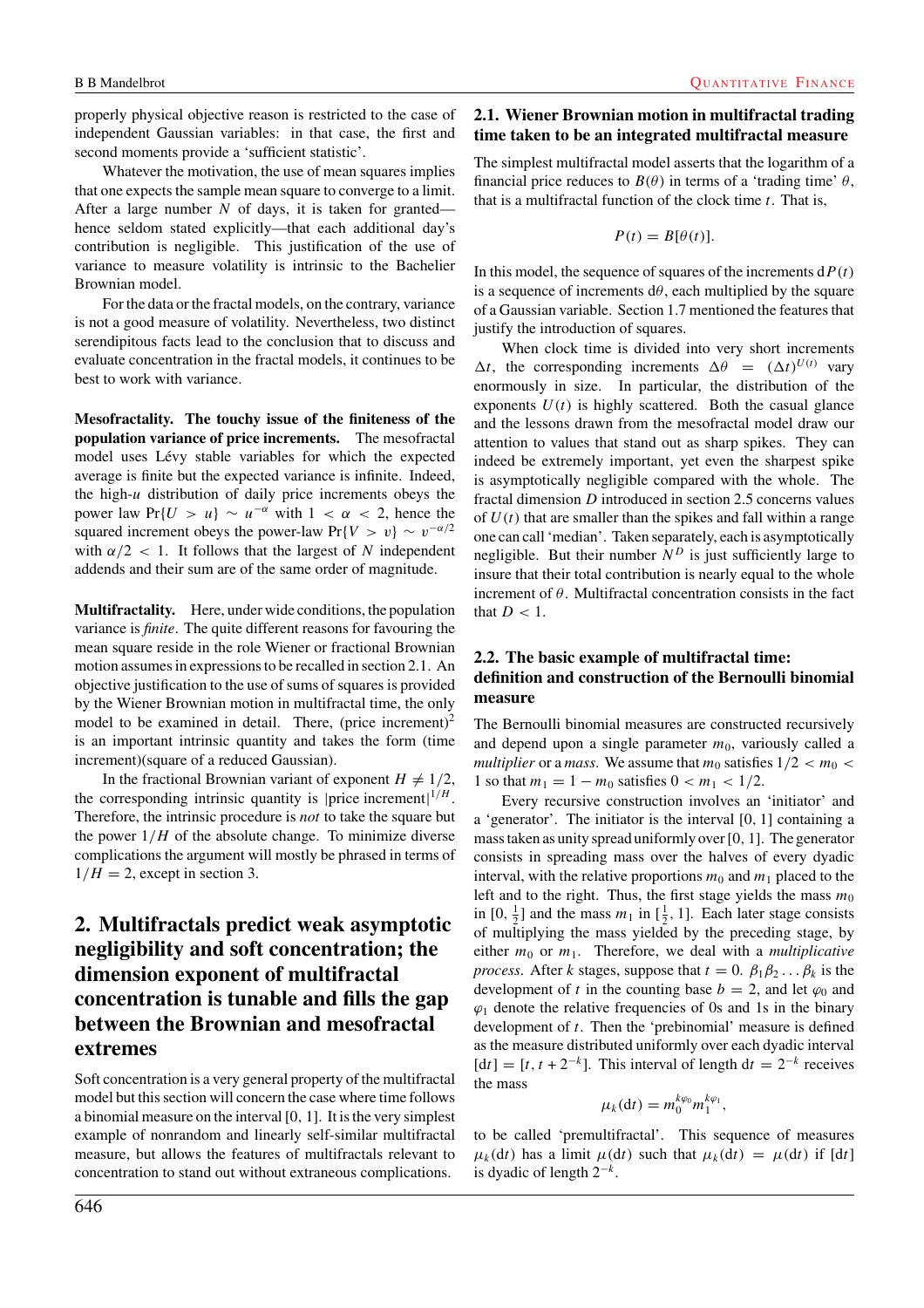# **2.3. For the Bernoulli binomial measure, weak asymptotic negligibility holds, while strong asymptotic negligibility fails**

The total binomial measure is constant and equal to 1. But after only a few stages of construction, its distribution becomes very unequal. Both a casual glance at the typical shape of price change distribution and the lessons drawn from the mesofractal 1963 model force us to first examine the values that stand out as sharp spikes. They are indeed extremely important as evidence to dismiss the Brownian model and for many other purposes. The densest cell's measure  $m_0^k$  is far larger than the least dense cell's measure  $m_1^k$ . Write

$$
2^k = N
$$
,  $-\log_2 m_0 = \alpha_{\min} < 1$ ,  $-\log_2 m_1 = \alpha_{\max} > 1$ .

It follows that

$$
m_0^k = b^{(-\log_2 m_0)(-k)} = (\mathrm{d} t)^{\alpha_{\min}} = N^{-\alpha_{\min}}.
$$

That is, the maximum  $m_0^k$  tends to 0 following a power law. This is a *weak* form of asymptotic negligibility.

**Weak asymptotic negligibility extends to multifractals beyond the binomial measure.** The preceding result holds very generally, because many multifractals involve an exponent  $\alpha_{\min} > 0$  that plays the same role as in the binomial case. (In more general multifractals the same role is reattributed to a larger exponent  $\alpha_{\min}^*$ .)

Similarly, the total contribution of any fixed number of largest spikes is asymptotically negligible. We now proceed to the total contribution of a number of spikes that increases appropriately with N.

## **2.4. The 'carrier' of the Bernoulli binomial measure**

In the simplest of all possible worlds, many spikes would have been more or less equal to the largest, and the sum of  $N^{\alpha_{\min}}$ spikes would have been of the order of  $N^{\alpha_{\min}}N^{-\alpha_{\min}} = 1$ .

Actually the world is more complicated. A key feature of multifractals is a subtle interaction between number and size. The large contributions are large but too few to matter. The small contributions are very numerous, but so small that their total contribution is negligible as well. The bulk of the measure is found elsewhere in a rather inconspicuous intermediate range one can call 'mass carrying'. Section 2.5 will show that there are about  $N^D$  spikes of size  $N^{-D}$ , where  $D > \alpha_{\min}$  so that those spikes are far smaller than the largest spike. Taken separately, each squared change in that range is asymptotically negligible. But their number, which is  $N<sup>D</sup>$ , is exactly large enough to insure that their total contribution is nearly equal to the whole increment of  $\theta$ . When a sequence of squared price increments is plotted, this range does not stand out but it makes a perfect match between size and frequency.

Practically, the number of visible peaks is so small compared with  $N<sup>D</sup>$  that a combination of the peaks and the intermediate range is still of the order of  $N<sup>D</sup>$ . The combined range has the advantage of simplicity, since it includes the  $N<sup>D</sup>$ largest values. Note that the peaks tend to be located in the midst of stretches of values of intermediate size—as large cities tend to be located in regions where smaller cities concentrate. **Log-normal heuristics.** The preceding argument involves the increments of a multifractal and depends very much on their probability distribution. It is important to make a point concretely without entering into a full mathematical treatment. For that, a familiar analogue is provided by the log-normal density

$$
p(x) = \frac{1}{x\sigma\sqrt{2\pi}} \exp\left(-\frac{(\log x - \mu)^2}{2\sigma^2}\right).
$$

Mandelbrot (1997, chapter E9) builds 'a case against the lognormal'. I am far from liking it and even, in most contexts, tolerating it. But in this instance, a good analogue need not be a reliable approximation.

A very asymmetric log-normal density  $p(x)$  has an asymmetric bell a little to the right of  $x = 0$  and a long tail for  $x \to \infty$ . The point in the bell where  $p(x)$  is largest defines the most probable or 'modal' value  $x_{mod}$  of X. In a large sample of size  $N$ , the few largest values of  $X$  are individually negligible; even together they matter little. At the other end, values are very numerous but tiny; even together, they matter little. The bulk of the sum corresponds to an exact adjustment between size and frequency. It is contributed by values of X in an otherwise undistinguished zone near the expectation of X, which may greatly exceed  $x_{\text{mod}}$ .

## **2.5. The coarse-grained Hölder exponent,**  $f(\alpha)$ , and **the fractal dimension of the carrier of the Bernoulli binomial measure**

The coarse Hölder exponent  $\alpha(t)$  is defined as

$$
\alpha(t) = \frac{\log[\mu(\mathrm{d}t)]}{\log(\mathrm{d}t)}.
$$

In the Bernoulli binomial case, it takes the form

$$
\alpha(t) = \alpha(\varphi_0, \varphi_1) = -\varphi_0 \log_2 m_0 - \varphi_1 \log_2 m_1.
$$

Since  $m_0 > m_1$ , one has

$$
0<\alpha_{\min}=-\log_2 m_0\leqslant \alpha\leqslant \alpha_{\max}=-\log_2 m_1<\infty.
$$

The number of intervals leading to  $\varphi_0$  and  $\varphi_1$  is  $N(k, \varphi_0, \varphi_1)$  =  $k!/(k\varphi_0)! (k\varphi_1)!$ . One can use N to form the expression

$$
f(k, \varphi_0, \varphi_1) = -\frac{\log N(k, \varphi_0, \varphi_1)}{\log(dt)} = -\frac{\log[k!/(k\varphi_0)!(k\varphi_1)!]}{\log(dt)}.
$$

For large  $k$ , the replacement of the factorial by the leading term in the Stirling approximation shows that

$$
\lim_{k \to \infty} f(k, \varphi_0, \varphi_1) = f(\varphi_0, \varphi_1) = -\varphi_0 \log_2 \varphi_0 - \varphi_1 \log_2 \varphi_1.
$$

**Derivation of the carrier of the measure.** The value  $\varphi_0 =$  $m_0$  is very special because it leads to  $f = \alpha = -m_0 \log m_0$  –  $m_1$  log  $m_1$ . The accepted notation for this quantity in the theory of multifractals is  $D_1$  or  $D(1)$  but this paper simplifies it to D. Therefore,  $\mu \sim (dt)^D$  and  $N \sim (dt)^{-D}$ . The reason for the great importance of  $D$  is that the approximate product  $(dt)^D(dt)^{-D} = 1$  contains practically the whole measure. That is, the rest of the measure is lost among approximation errors.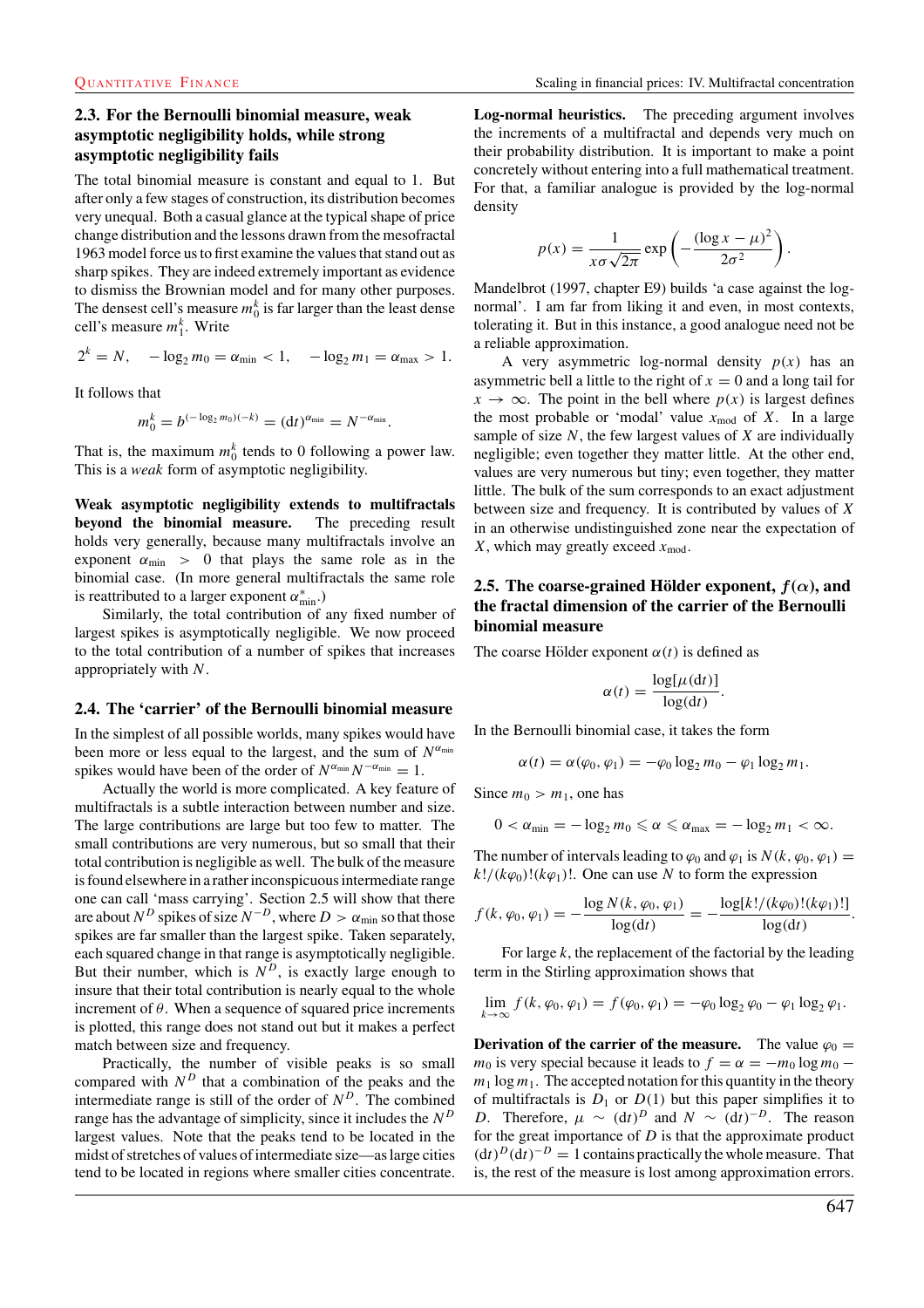**Box dimension, the function**  $f(\alpha)$  and its graph. This short paragraph provides a link with the broader theory of multifractals. Note that the above quantity  $f$  is of the form  $-\log N/\log r$  that fractal geometry calls the similarity dimension of a set. Hence one can call f a *box fractal dimension*. More precisely, since the boxes belong to a grid, it is a *grid fractal dimension*. Eliminating  $\varphi_0$  and  $\varphi_1$  between  $\alpha$  and  $\delta$ , we obtain a function  $f(\alpha)$  written in parametric form. Note that  $0 \leq f(\alpha) \leq \min{\alpha, 1}$ . Equality to the right is achieved when  $\varphi_0 = m_0$ , which was seen to greatly matter for concentration.

## **2.6. Multifractal concentration solely depends on** *D***; it is not affected when mass has a power law distribution with a finite exponent**  $q_{\text{crit}} > 1$

Subtle phenomena require subtle tools and multifractals are subtle and all too easily misunderstood. By further clarifying an aspect of their nature, this brief section hopes to underline the conceptual difference between the hard and soft forms of concentration and warn against tempting but incorrect conclusions.

The basic fact that Mandelbrot (2000b) reported is this: the short-tailedness of the binomial Bernoulli measure is a special case. A more widespread and near-'generic' behaviour consists in measures that follow a power-law distribution with exponent  $q_{\text{crit}} > 1$ . Since the mesofractal model is characterized by  $q_{\text{crit}}$  < 1 (this is one half of Lévy's  $\alpha$ exponent), it seems that multifractality and mesofractality simply merge into one another at the value 1. In other words, the question inevitably arises 'Does the value of  $q_{\text{crit}}$ contribute to concentration?'. The answer is to the negative: for  $q_{\text{crit}} > 1$ , mesofractal oligopoly is overwhelmed by multifractal concentration.

# **3. Examples in which** *H* **need not be 1***/***2 include the cartoons in Mandelbrot (2001c); the isolines of the concentration exponent** *D* **in the phase diagram**

This section illustrates multifractal concentration by reporting on explicit evaluation of  $D$  in the special example of the cartoons sketched in E6 of Mandelbrot (1997), chapter N1 of Mandelbrot (1999) and, in greater detail, in Mandelbrot (2001). This example is (a) more versatile than the Bernoulli binomial to which section 2 limits itself, and (b) concerns at the same time an oscillating function that models price and the multifractal measures that models trading time.

The cartoons make it necessary to generalize the sum of price changes squared, which defines variance, by a sum of absolute price changes raised to a power  $1/H$  that may be = 2 or  $\neq$ 2. This section adds to the understanding of the cartoons, but requires on the part of the reader substantial prerequisites that cannot be repeated in this paper. Therefore, many readers will be content with examining figure 2. By design, all the diagrams relative to the cartoons are two dimensional. To insure this, the cartoons are not binomial and dependent on one parameter, but were made trinomial and dependent on two parameters.

Sections 3.1 sketches special cases and sections 3.2 and 3.3 concern  $H = 1/2$  and  $H \neq 1/2$ , respectively. Section 3.4 moves on to a most specialized consideration.

#### **3.1. Special cases. Proof that asymptotic negligibility extends to the Fickian and other unifractal cartoons**

A heuristic argument proceeds as follows. Instead of pursuing the recursive contribution for the same number of steps throughout, prescribe  $\varepsilon > 0$  and stop the recursion as soon as the width of the intervals of the approximation becomes  $\langle \varepsilon \rangle$ . The remaining intervals' widths  $\Delta x$  will range from  $\varepsilon(1-2x)$ to  $\varepsilon$ , where, as usual, x is the abscissa of the function address P. Each of the remaining intervals contributes to  $f(t)$  the amount  $\pm(\Delta t)^{H}$ ; all those amounts become negligible as  $\varepsilon \to 0$ .

**Proof of concentration for special mesofractal cartoons.** This paragraph is a second digression directed towards the reader familiar with the recursive cartoons developed in Mandelbrot (2001c). Observe that after  $k$  iterations, the variation of  $f_k(t)$  consists in 2.2<sup>k</sup> – 1 intervals taking two alternating forms: inclined up and vertical down. The average vertical displacement per interval,  $1/(2^{k+1} - 1)$ , tends to 0 as  $k \to \infty$ . Subtracting it from each displacement leaves  $2^k$ 'two-steps', each defined as made of a step up increasingly short and steeply inclined, and a vertical step down.

The largest two-step's length converges to  $-(2y - 1)$ . Therefore (aside from its sign), the largest two-step is of the same order of magnitude as the *total* of all the two-steps. The same—*a fortiori*—is true of the squares of the steps.

#### **3.2. Fine-tuning of intermittence**

**3.2.1.** The intermittence exponent *D* for  $H = 1/2$ , that is,  $y = 2/3$ . In that case, consider a sum of N squared daily price changes, and denote by  $M(N)$  the number of days that contributes the overwhelming bulk of that sum. The theory of multifractals tells us that  $M(N) \sim N^D$ .

Because of asymptotic negligibility and near-equality of the addends,  $D = 1$  in the unifractal special case, in which  $M(N) \sim N$ . At the other end  $D(1) = 0$  and  $M(N) \sim N^0$ in two cases: in the mesofractal limit  $x = 1/2$ , and also for  $x = 0$ . The properly multifractal cases yield  $0 < D < 1$ . As one moves away from the unifractal  $D = 1$  locus on figure 2, the line  $y = 2/3$  intersects the wavy curves at values of x that yield  $D = 0.9, 0.8, 0.7, 0.6, 0.5, 0.4$  and 0.3. As  $x$  and therefore  $D$  decrease, the degree of intermittence seen in figure 2 will increase. Therefore, a good definition of the degree of intermittence must include the quantity  $1 - D$ .

**3.2.2.** The intermittence exponent *D* for  $H \neq 1/2$ . The interpretation of figure 2 becomes different. The reason is subtle and can only be sketched here. To replace the variance, the combination of multifractals and FBM uses the sum of absolute price increments raised to the power  $1/H \neq 2$ . Roughly speaking, it corresponds to the sum of increments of trading time over equal increments of clock time.

As to the expression  $M(N) \sim N^D$ , its validity extends to  $H \neq 1/2$ , but only if, instead of being squared, the price